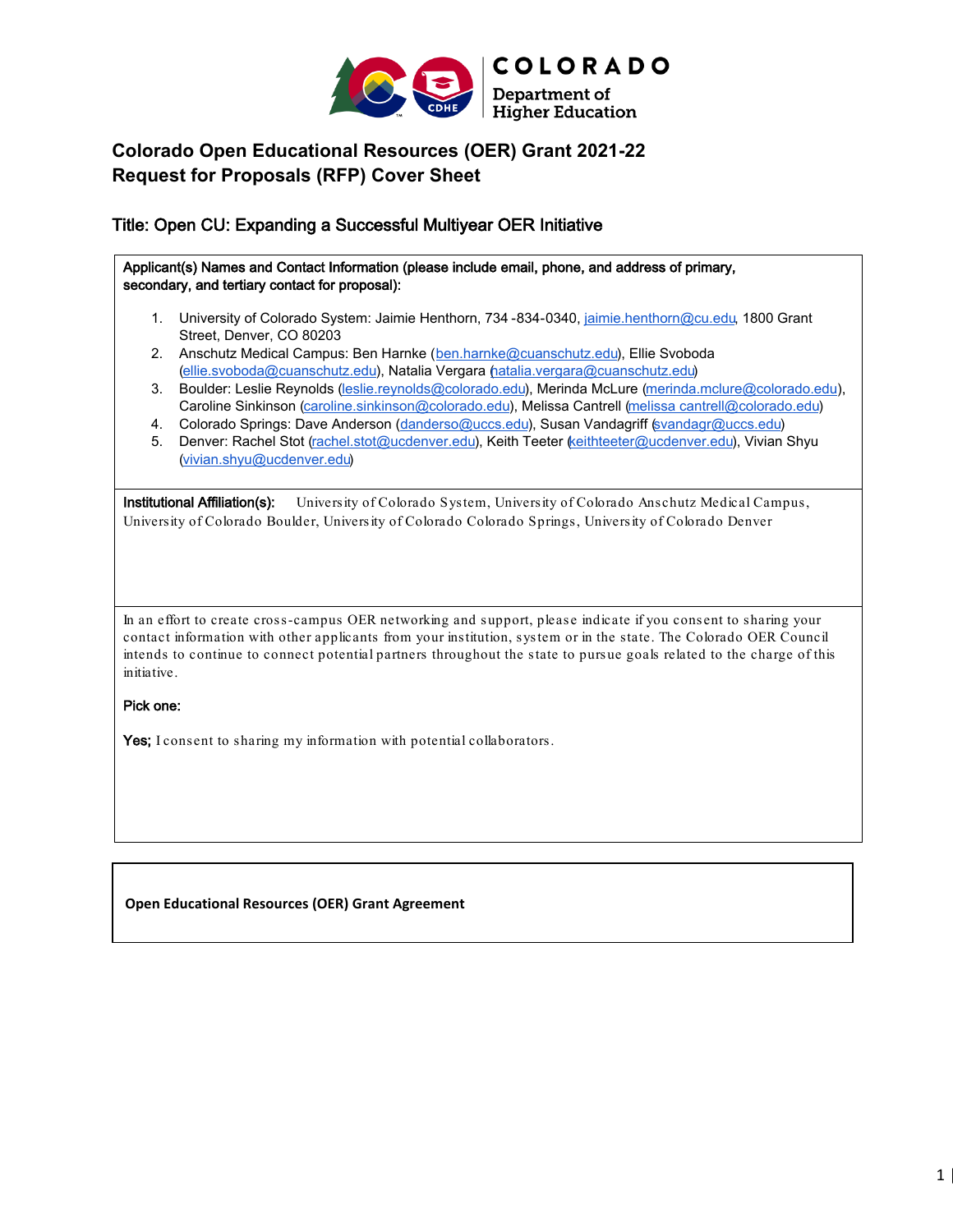

Each grant recipient, as a condition of receiving the grant, must:

1. Submit to the council data concerning the number of students affected by open educational resources developed or adapted using the grant; the estimated amount of student savings that results from using the open educational resources; measures of the effectiveness of the grant project; and other data that may be required by CDHE to enable compliance with statutory and CCHE requirements for reporting and evaluatio n; and

2. Agree to apply a Creative Commons license, which permits the creation of derivative works (CC -BY, CC-BY-SA, CC-BY-NC, CC-BY-NC-SA, or CC0, with CC-BY strongly preferred) to any copyrightable materials produced as part of grant-supported activitie s other than software, while licensing software with any open source license approved by the Open Source Initiative (such as the GNU Public License (GPL), Lesser GNU Public License (LGPL), Apache License, MIT License, with the GPL and LGPL strongly preferred); and

3. Post new or adapted open educational resources to an open repository in editable file formats or with source code; and

4. Agree to comply with the guidelines and parameters adopted by the council in this RFP for implementing the grants; and

5. Comply with the federal Americans with Disabilities Act of 1990, 42 U.S.C. sec. 12101 et seq., as amended, to enable persons with disabilities to access the open educational resources developed or adapted using the grant; and

6. Conduct the activities as d escribed in this proposal form; and

7. Provide institutional/organization funding and resources as stated in this proposal form; and

8. Comply with state requirements regarding the audit of a grant -funded program and supply CDHE with a copy of the mid-term report and any findings for each fiscal year in which those grant monies were expended within 60 days of the completion of the audit; and

9. Keep all records necessary for fiscal and program auditing and give CDHE, or the State Auditor access to and the right to examine all records, books, papers, or documents, related to this grant; and

10. Retain all fiscal records for a period of five years; and

11. Provide CDHE with required data and evaluation information; and

12. Comply with the administrative procedures and fiscal guidelines of CDHE including submission of final performance report; and

13. Comply with Title IV of the Civil Rights Act of 1964 (42 USC 2000d) prohibiting employment discriminatory practices th at will result in unequal treatment of persons who are or should be benefiting from the grant aided activity.

14. Contact the CDHE with any project or budget modification requests prior to making any changes to the original proposal; and

15. Acknowledge that the Colorado Department of Higher Education may terminate a grant award upon thirty (30) day notice if it is deemed by CDHE that the applicant is not fulfilling the requirements of the funded program as specified in the approved project application or if the program is generating less than satisfactory results.

 I hereby provide assurances to the Colorado Department of Higher Education that if this institution/nonprofit organization receives a grant under the terms of the OER Grant, it will abide by the aforementioned items.

#### Name, Title & Organization of Authorized Representative:

Jaimie Henthorn, Director Academic Innovation Programs, University of Colorado System

 $\leftarrow$ 

Signature/Da te: Signature/Date:  $\frac{1}{2}$  January 10, 2022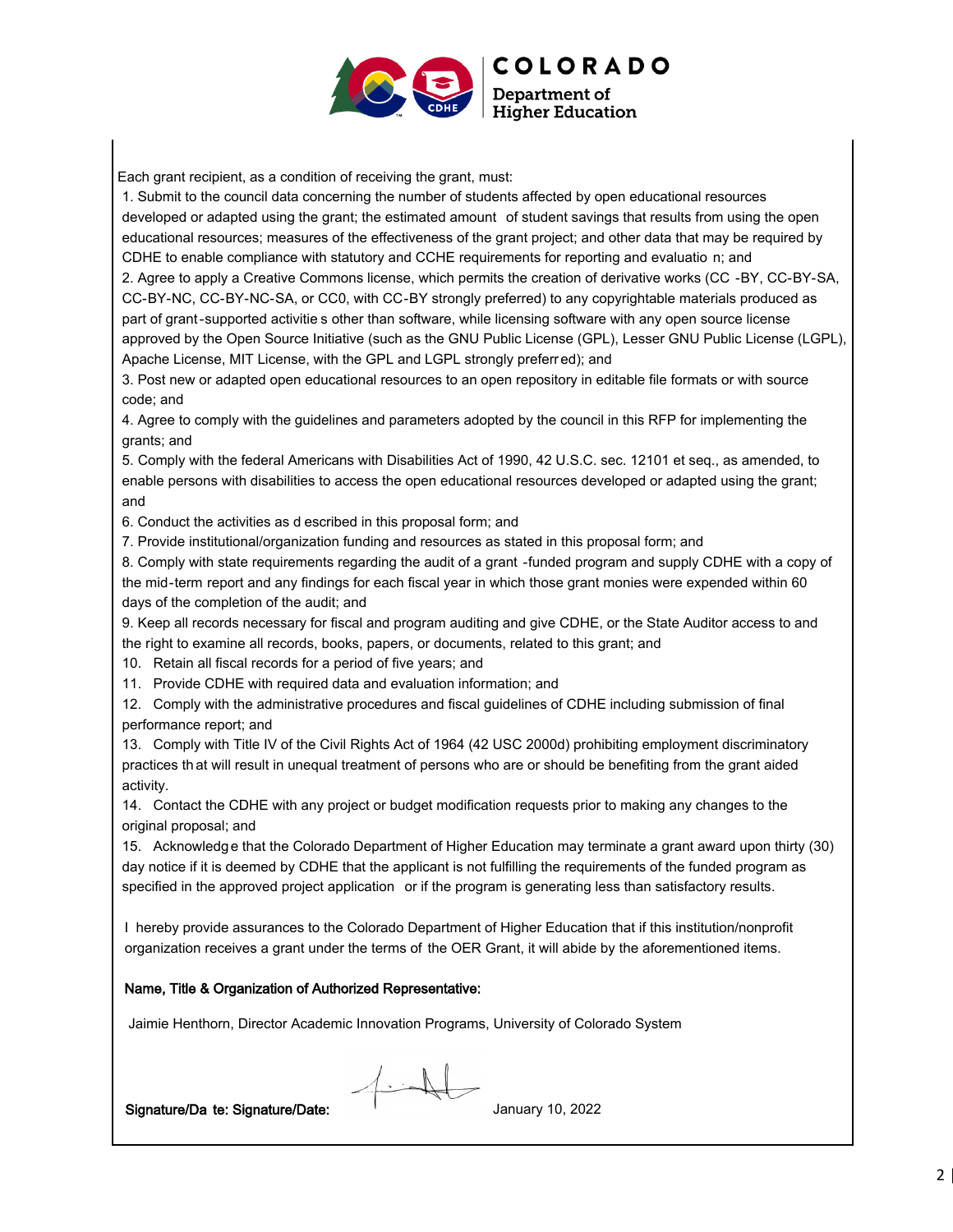

 $\overline{3}$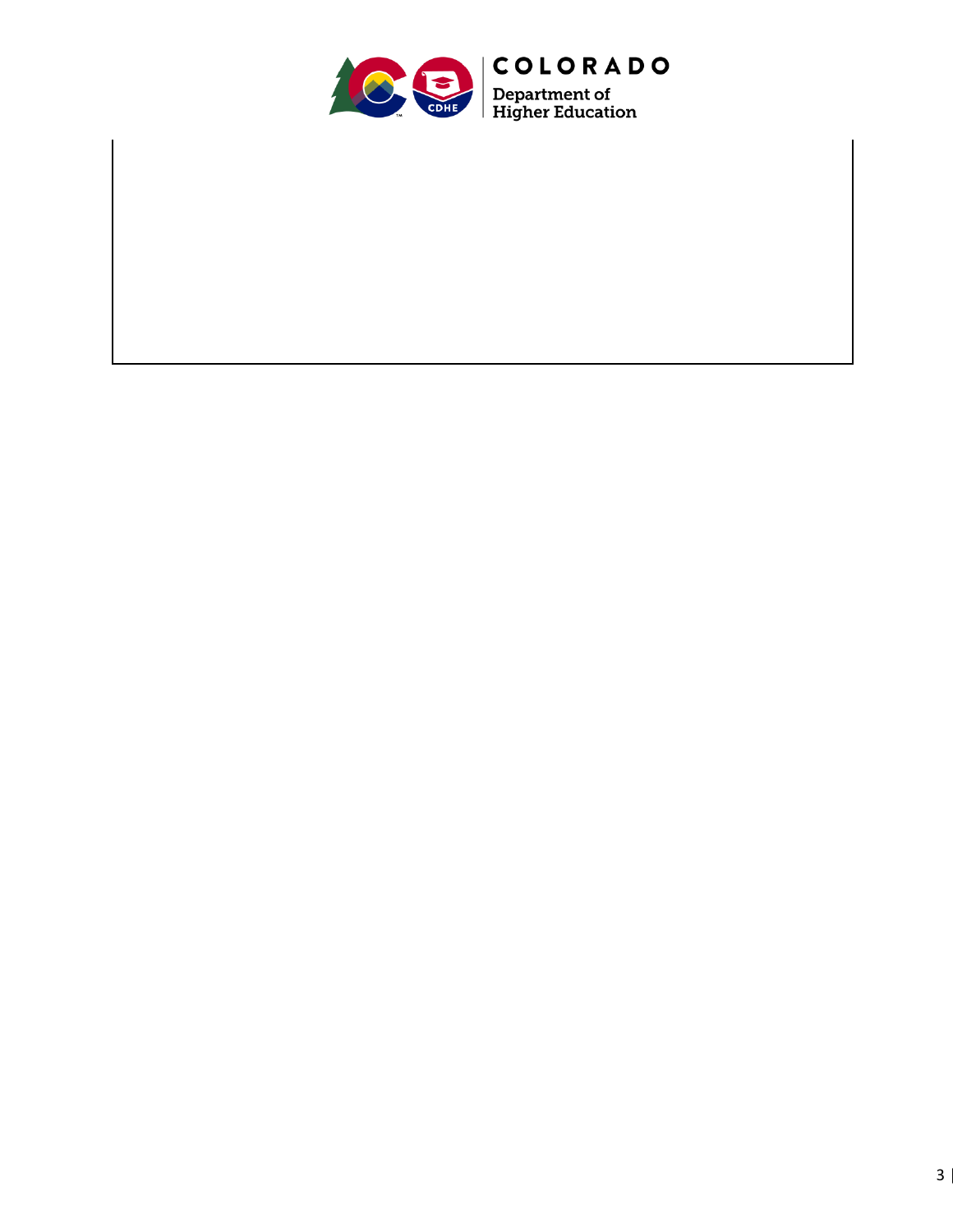

## Open CU: Expanding a Successful Multiyear OER Initiative

The University of Colorado System proposes a continuation and expansion of its successful Open CU initiative, which received 2018-2019 (cohort #1), 2019-2020 (cohort #2), and 2020-2021 (cohort #3) funding from the CDHE. The four campuses have worked together to establish the community and infrastructure necessary to scale awareness, adoption and creation of OER across the System's nearly 67,000 students. Building on the foundation of cohort #1 state funding and our multi-campus team efforts, Open CU cohort #2 expanded OER integration to over 56 spring 2020 courses across multiple disciplines, and cohort #3 reflected the unwavering upward annual trend of Open CU's three main goals: faculty participation, course integration, and student cost savings. Since the start of CDHE funding in 2018, nearly 400 faculty members have participated in workshops and online, self-paced OER tutorials at CU System campuses, with the total amount of student savings across all four campuses approaching \$600,000.

This proposal for an extension of funding for Open CU represents the University of Colorado's continued commitment to reducing barriers to OER adoption through rich learning opportunities and financial incentives for educators who explore, review, adopt, adapt, and creat e OER. This fourth and fifth year of funding will leverage the two-year grant option to increase the scope and scale of awareness, adoption and creation projects including course integration and expanding to department -level project support. Our commitment to this goal includes, creating permanent library resources, developing OER-supported courses to be taught for years to come, creating more opportunities for educators to share OER-related successes and challenges (including those specific to Covid -19), fortifying and expanding the network of mentors, and increasing the visibility of OER to students through course markings, and expanding DEI and accessibility training and support for faculty. These concrete efforts will ensure a continued cultivation of an OER mindset and ethos into the culture of the University.

Open CU is based on a premise of openness and collective impact across CU's four campuses and beyond. Three years ago, we stated that CU was primed for collaborative work. Over the last two years we proved that collaborating across all four campuses is a sustainable model with clear advantages and that Open CU is utilizing funding to build a sustainable model for the present and future. The Open CU team and its members raise OER awareness and forge enthusiasm across and within campus communities. We know from past experience that working together toward our common goals will make it possible to deliver momentum, reach, and grow expertise for this upcoming 2 -year grant cycle by:

- Ensuring that the Open CU campus teams of teaching and learning centers, libraries, offices of information technology, and accessibility units continue to deliver high -quality awareness and adoption workshops to 300 additional educators System -wide and assist educators with t heir course redesign efforts
- Providing financial incentives and deploying OER teams to work closely with faculty to adapt or create fully accessible, discoverable, and openly -licensed OER
- Publicizing recognition efforts, including System -wide awards from the President's office;
- Teaming up with educators teaching high school concurrent enrollment courses for participation in the Open CU initiative
- Targeting means and forums for educators to share experiences adopting, adapting, and creating OER;
- Expanding the network of educator expert s and advocates integrating open education principles into the academic culture, thereby ensuring the sustainability of Open CU
- Targeting courses with Diversity, Equity, and Inclusion (DEI) and social justice themes, and course instructors interested in incorporating OER materials with this focus
- Augmenting accessibility and DEI components of educator OER training
- Increasing educator attention to OER affordances in relation to inequities and challenges highlighted by COVID-19
- Hiring campus positions with OER-dedicated FTE
- Preparing each campus for compliance with the OER/low -cost materials course marking requirements of HB18-1331
- Expanding cohort length for faculty completing the UCCS educator training program FRC's OER SUCCESS [Program](https://frc.uccs.edu/sites/g/files/kjihxj1261/files/inline-files/OER%20Brochure.pdf) in its entirety, rather than just segments that could be completed in one year, as well as length for individual projects, especially creation p rojects.
- Cultivating course integration of adapted and created OER
- Exploring working with departments or small groups on OER projects, moving beyond focusing only on individual projects.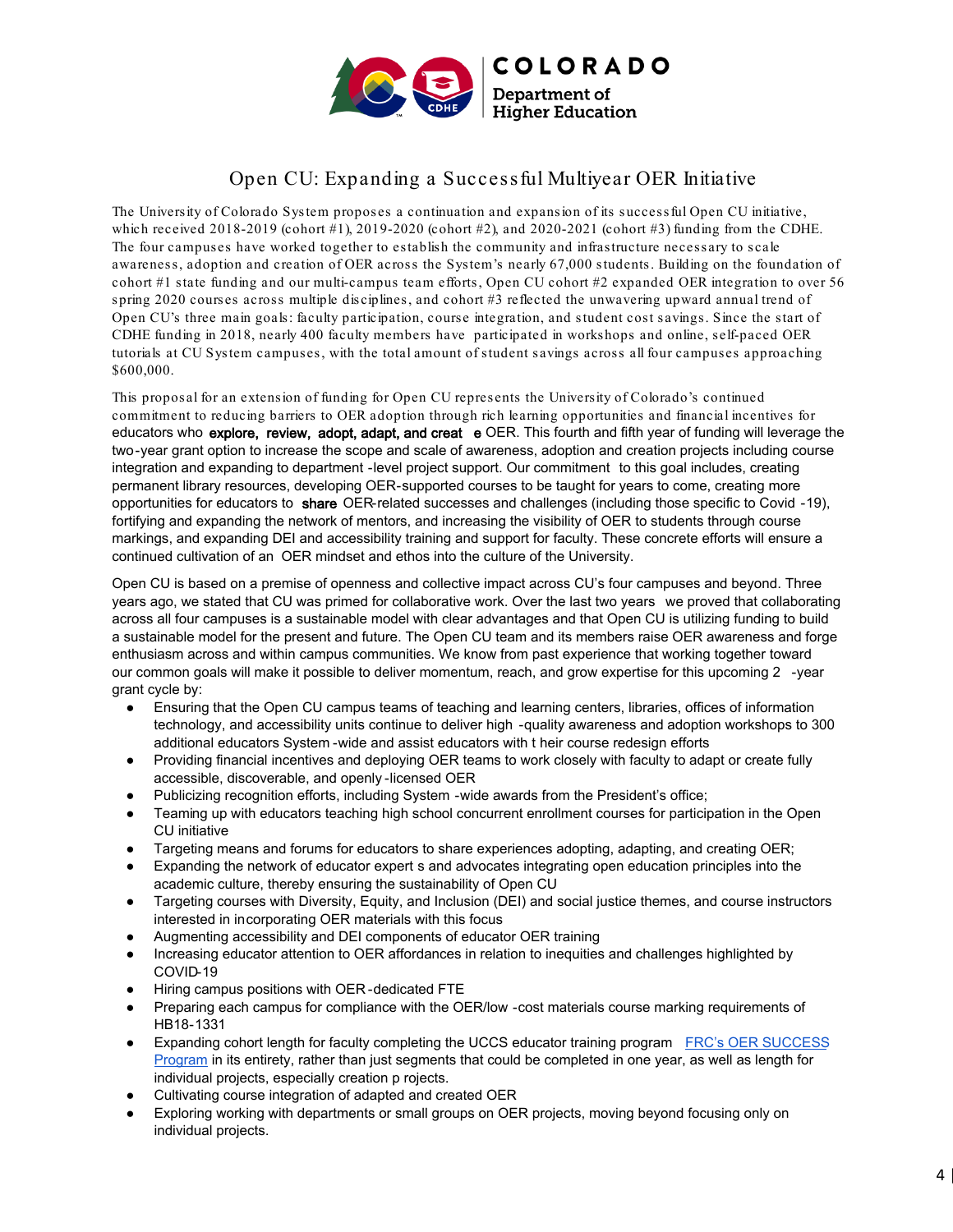

Open CU is proud that its work serves students from across Colorado, including urban and rural populations, nontraditional and underrepresented students, and high school students across the state. Moreover, CU Denver | Anschutz has become the first research university in the state to attain status as a Hispanic-Serving Institution (HSI), according to a recent designation by the U.S. Department of Education, highlighting the potential of our OER program to reach Colorado's diverse student population. We request \$75,000 per year for two years to continue our work on behalf of these students.

(i) Open CU's Leadership Teams - Continuation of the Open CU initiative features a robust and engaged team with membership from the four CU campuses as well as the CU System that meets twice a month to share information, resources, practices, and encouragement to scale awareness and adoption of OER. Since its founding in 2018, this group has grown into a dynamic community of experts expanding OER on their campuses in impactful and sustainable ways while also connecting CU with colleagues a t the state, national, and international levels. In addition, all campuses have an established and active open education committee/group that shapes OER activity and strategy at a local level.

- The Anschutz campus OER Planning Committee is hosted by the Str auss Health Sciences Library and chaired by faculty librarian Ellie Svoboda. The committee meets monthly and consists of seven members from across the various schools and units on the campus, including librarians, faculty educators and instructional design ers. It serves as the central hub for promotion, education, and incentivization of OER on the Anschutz campus.
- The Open CU Boulder team consists of three faculty librarians, Caroline Sinkinson, Melissa Cantrell, and Merinda McLure, who serve as OER Leads along with Senior Associate Dean Leslie Reynolds. The team serves as the primary locus of OER leadership and facilitates connections with campus stakeholders, as appropriate, such as the bookstore, instructional designers, accessibility specialists, and mem bers of the Center for Teaching and Learning. The team will also respond to direction from campus leadership in response to the Open Educational Resources Advisory Committee recommendations (2019). The team will remain consistent across both years of the g rant cycle.
- The UCCS Open Educational Resources Council was charged by the Provost in October 2018 and is chaired by Susan Vandagriff, Assistant Professor in the Kraemer Family Library. The fourteen members include faculty, students, and representatives fr om Disability Services, the Office of Information Technology, the Faculty Resource Center, the Bookstore, the Compass Curriculum (UCCS's general education curriculum), and Academic Affairs.
- The Denver committee has successfully and regularly worked with th e Center for Faculty Development, Thinqstudio faculty, Auraria Library Administrators, the Library's OER lead Rachel Stott, CU Denver student government, and Auraria tri-institutional campus partners. The College of Liberal Arts and Sciences have formed an OER Taskforce chaired by Vivian Shyu, and formalization of a college- or campus-wide committee will follow the findings of the University's Digital Strategies Taskforce.

(ii) The Plan: Expansion of Success - With a fourth and fifth year of grant funding f or 2022-2023 and 2023-24, Open CU will further expand OER awareness, adoption, adaptation, and creation.

Conditions for success are already in place: a multi -campus Open CU leadership team committed to collaborative work, a growing community of engaged ed ucators persuading an increasing number of their peers to investigate OER, optimization of campus level practices for the greatest local and collective success, and consistent leadership support for OER staffing and work at the System and campus levels.

This current proposal recommends continued funding for both new OER activities and an expansion of activities piloted during the last three years. Continued and expanded activities will include:

- Continuation and broadening of OER communications to raise aw areness among educators, students, and campus administration
- Inviting a new cohort of educators to engage in the following (note: Recruitment targets and campus decisions affect the number of participating educators on each campus. Campuses set stipend amo unts locally.):
	- OER awareness and exploration workshops and communities, and providing both financial stipends and digital badges for their efforts.
	- OER adoption, communicating availability of OER in their courses, and evaluation of their OER adoption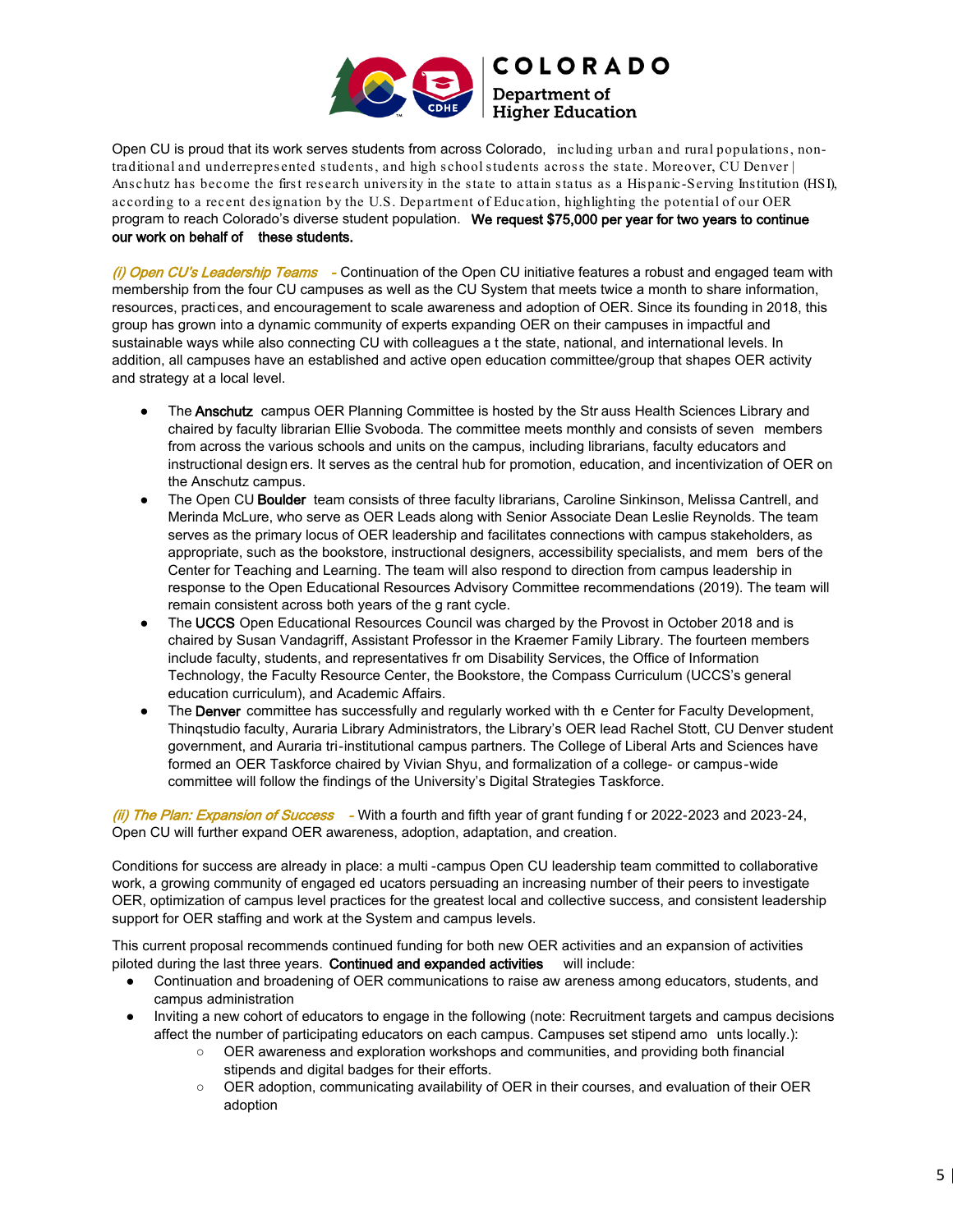

## **COLORADO** Department of **Higher Education**

- Inviting and encouraging educators to adopt, adapt, or create quality OER for use by themselves and peer educators in their disciplines. These OER will be developed and shared in accordance with accessibility guidelines and be published under CC or open source licenses
- Outreach to high school educators with concurrent enrollment courses for participation in workshops, communities, and stipends, to the end of having as many of those educators as possible adopt OER
- Expanding recognition and award visibility, in addition to the Open CU digital badging program<sup>[1](#page-5-0)</sup>
- Supporting a limited number of OER adaptation/creation projects on each campus by working to facilitate access to appropriate technology and instructional support staff, including accessibility and instructional design consulting, with stipends supplied to educators. (examples below).
- Campus position hires with OER-dedicated FTE
- Encouraging and giving preference to projects that use OER to improve teaching in relation to equity, access, and other related DEI goals
- Working with faculty and student governance, faculty affairs units, and (possibly) employee development to continue weaving an Open Education mindset into the academic culture of the campuses

#### New activities include:

- Increasing the scope and scale of adoption and creation projects with a two -year project length
- Increasing cohort length for awareness programs to two years to optimize completion rates and subsequent use of OER
- Cultivating course integration of adapted and created OER
- Exploring working with departments or small groups on OER projects, moving beyond focusing on individual projects.

The overarching benefit of a multi-campus OER initiative is the ability for campus educators and staff to learn from one another, and to share the work i nvolved with creation of resources and content for educators, thus increasing impact and maximizing efficiency. While they share commonalities in outcomes and basic structure, each campus slightly customizes practices, stipends, and communications accordin g to local needs and cultures. Specific campus plans and approaches are detailed below.

The **Anschutz** OER planning committee continues to work on creating an OER ecosystem on the Anschutz Medical Campus. AMC is developing a highly flexible and adaptive landscape of OER awareness and use on the campus, recognizing that the AMC is unique in its primarily gr aduate student population and the relative scarcity of OER materials related to the health professions. Year 3 of the Open CU grant saw new faculty applications to create OER materials and adopt OER texts. In the next two years of funding, we will engage i n exciting and large-scale creation projects in response to the lack of health sciences OER available to campuses nationwide, and we will continue and expand our OER awareness and adoption efforts, and we will encourage and promote OER advocacy. We will al so prioritize projects that address diversity equity and inclusion. Our efforts will prioritize:

- Education/Awareness: The continuation of an Introduction to OER class, currently offered bi -monthly to all faculty within the six schools represented in the AM C, and the expansion of the existing Copyright class offered by the Health Sciences Library to emphasize topics related to OER and creative commons licensing among others, both of which were initiated through prior CDHE funding. This new grant cycle will c ontinue to build and expand these efforts by presenting in faculty staff meetings and connecting with new groups on campus.
- **Creation:** Renewed funding for the next two years will build upon the work of the previous 3 years during which the AMC has developed a program in which faculty can apply to create new OER materials, which are lacking in the Health Sciences. The application includes a detailed plan consisting of a budget, resources required, timelines, benchmarks, etc. as a way to help the faculty memb er and the Committee plan for the corresponding capacity and budgeting needed to ensure successful completion of the project. These OERs are required to be developed in accordance with accessibility guidelines and be published under an OER compatible CC li cense. As one of the premier public sources for health -related information in the State of Colorado, the AMC's OER creation projects can have a significant impact on students, the broader Colorado community, and beyond. Continued funding will build upon th ese efforts, providing support for new cohorts of OER creation projects while also promoting the expansion of their use across our institution and the Nation and expanding the development of impact metrics for reporting to CDHE.

<span id="page-5-0"></span> $^{\rm 1}$ Years 1, 2, and 3 of the grant allowed the establishment and maintenance of a multi-campus badging program using Credly's Acclaim platform.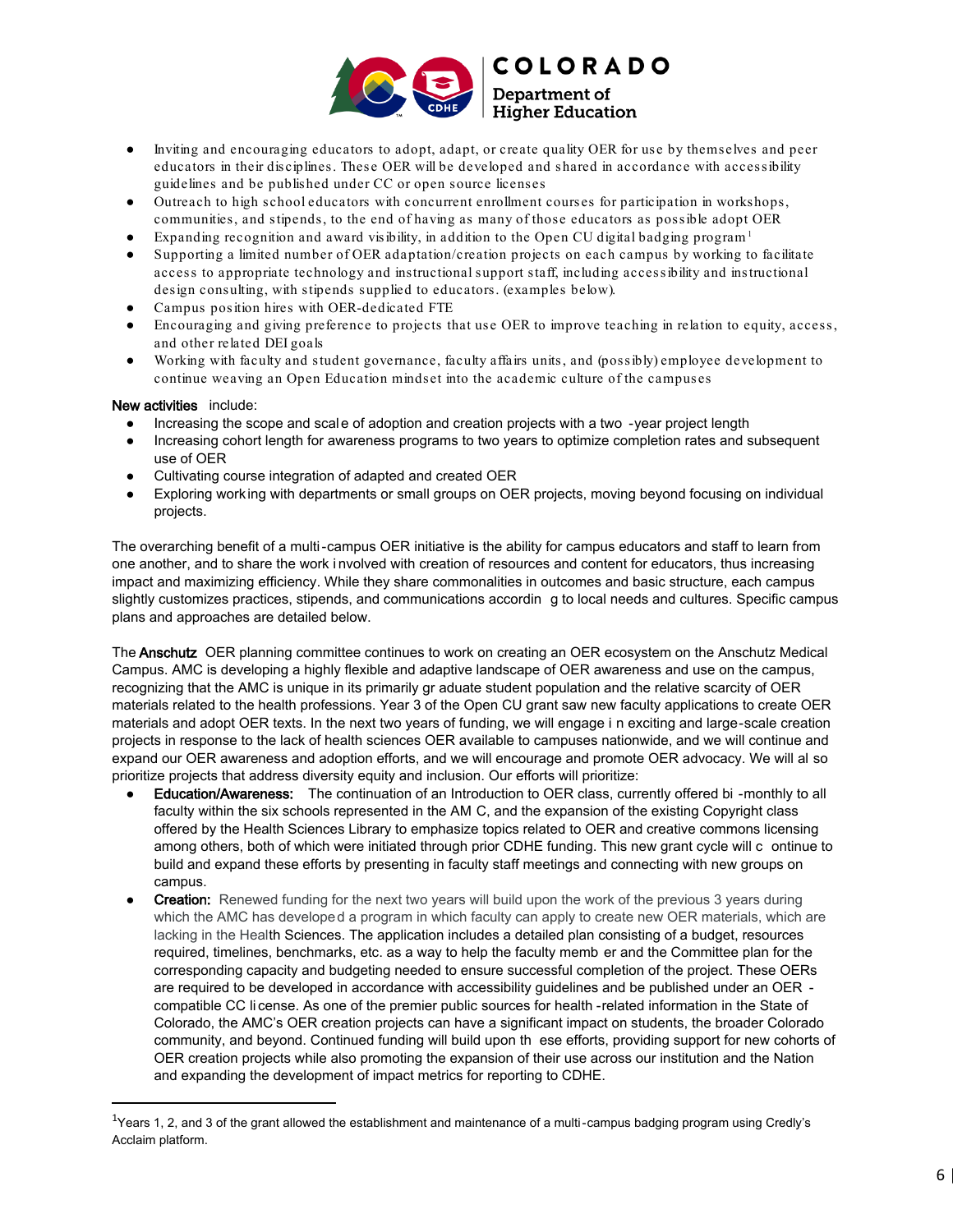

## **COLORADO** Department of **Higher Education**

- Adoption: Faculty who ident ify existing OER materials that fit within their courses can apply for funding and receive the expert guidance and advice from the AMC OER Committee. We will leverage previous faculty grantees to identify colleagues who would be open to using OER.
- Growing and Sustaining the Ecosystem: To sustain OER work beyond the CDHE grants, the Strauss Health Sciences Library hired a librarian whose job duties explicitly include OER. In the next two years AMC plans to offer opportunities for Library Graduate stu dents to receive training in OER support and infrastructure, to expand the sustainability of OER for future generations. The AMC OER Committee will also encourage faculty development on OER by offering scholarships for conferences, honoraria for speakers, etc. to engage our educators. We also want to support the continued professional development of the OER Planning Committee members with funding to attend national OER conferences and webinars. Finally, our prior CDHE funding allowed the creation of the fir st compendium of OER resources specifically for the Health Sciences in the Country, via our *Strauss library OER libguide*. This is an invaluable resource to support our educators and others in their efforts to incorporate OER in their classes, and it will continue to be updated and monitored in the following grant cycles and beyond the timeline of this grant.

The **Boulder** campus has increased awareness, review, adoption, adaptation, and creation of OER during the past two grant cycles. In 2019 –2020, 51 educators completed the awareness program (a workshop and submission of an OER textbook review), and nine educators completed the adoption program (one all -day workshop, two consultations with the OER Leads, adoption of OER into a Spring 2020 course, and a portfolio). CU Boulder met goals for student savings and access, impacting 536 students through course OER implementation across 14 sections, for a total estimated cost savings of \$39,845. In 2020 –2021, our Course OER Creation/Adaptation Initiative received 21 applications that demonstrated strong campus interest in OER creation/adaptation. Seven of the applications were awarded funds and the creation/adaptation projects were successfully completed between August 2020 and March 2021. The strength and breadth of proposals led the team to continue a similar program in 2021 - 2022, which is currently underway with four adoption/creation projects in progress with a projected Spring 2022 completion date. In each round of applications, the Open CU Boulder team has observed increased awareness, interest, and engagement with open education and a contagious appetite for this meaningful work across campus. The Open CU Boulder team will expand the work complete d between 2019-2022 by sustaining the OER adaptation and creation initiatives over the next two years. The opportunity, incentive, and support offered through the program will leverage the increased interest on our campus and will support the ongoing culti vation of OER tailored to CU students and curriculum. By continuing and sustaining the program across a number of years, we hope to attract a diverse pool of educators that will result in a broader community of open educators committed to CU and to supporting student success.

The next two years of requested funding will support sustained educator development of, and engagement with, OER adaptation and creation projects at CU Boulder. The Open CU Boulder team will again solicit applications from campus educators to adapt/create OER for integration into their own/another educator's course. Preference will be given to OER adaptations/creations that are accompanied by a plan for course -integration by the participant/another educator following completion of the adaptation/creation. The Open CU Boulder team will also encourage and give preference to projects that use OER to improve teaching in relation to equity, access, and other related DEI goals. We will require participants to consult with the Libraries OER L eads, participate in an educational workshop(s), openly license the adapted/created OER and make these available for discovery and adoption by others, submit a final portfolio that describes their adaptation/creation, and share their course OER integration experience with colleagues (e.g., event or public communications).

Participants' profiles and projects will be highlighted on the University Libraries [OER LibGuide,](https://libguides.colorado.edu/oer/find) archived in the university's institutional repository [CU Scholar,](https://scholar.colorado.edu/) and celebrated in other educational gatherings as appropriate.

At the Colorado Springs campus, during the past three cycles of the grant, 36 faculty members have completed our awareness and review program, evaluating OER for their courses. Twenty-one UCCS faculty members have adopted OER and participated in course redesign, and another eight faculty members have created or adapted OER, overall impacting some 36 courses and over 2,200 students, with a total cost savings of nearly \$240,000.

A two-year grant would allow UCCS to support more complex projects that take more than one year to complete while continuing to offer our traditional stipends for OER work by faculty. Two years of funding would also make possible an important expansion of our campus community of support around OER by funding faculty completing the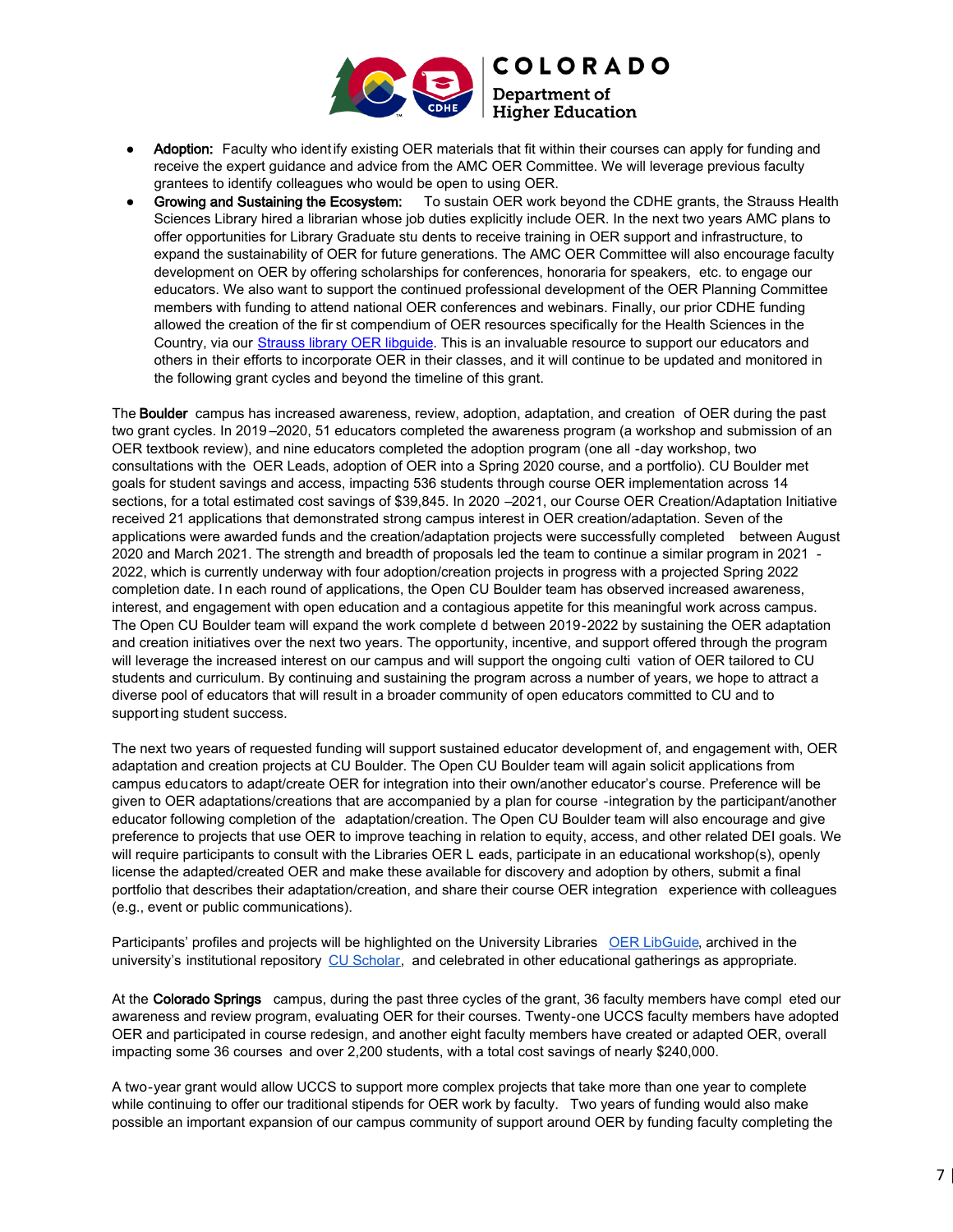

FRC'[s OER SUCCESS Program](https://frc.uccs.edu/sites/g/files/kjihxj1261/files/inline-files/OER%20Brochure.pdf) in its entirety, rather than just segments that could be completed in one year. This program trains educators comprehensively around OER from awareness to adaptation/creation to advocacy. Our goal is to create a lasting network of OER supporters who can guide and mentor colleagues through their own OER journeys.

- Target Courses: We will continue to target high enrollment and high textbook cost courses, and concurrent enrollment courses for high school students. UCCS will also target co urses with high DFW to reduce DFW rates among Pell Grant recipients and students from historically underserved groups. We also recognize OER's ability to create diverse materials and represent perspectives marginalized in traditional publishing, so we will also target courses with or wishing to incorporate EDI and social justice themes.
- Stipends for OER Work:
	- Awareness and Review: Participants will learn about OER, explore existing OERs, and create a short video presentation to be shared by the cohort to describe their review of an existing OER and decision to, or not to, adopt. Participants will receive \$250 stipends for completin g the course.
	- Adoption and Redesign: Participants will adopt OER and redesign courses in Fall 2022 and Spring 2023. Participants will conduct pre - and post-surveys of their students to gauge satisfaction and report their results and insights to the cohort. Participants will receive \$1,000 stipends for this work.
	- Adaptation and Creation: Participants will adapt or create an OER and share their results in a local repository. Participants will receive \$1,000 to \$5,000 stipends, depending on the scope of the adaptation/creation.
	- Full OER SUCCESS Program: Participants will complete the entire OER SUCCESS program for a comprehensive understanding of OER and either OER adoption or creation for their classes. Participants will receive \$2,000 to \$4,000 stipends, depe nding on the scope of their projects.
- Showcasing: OER adopters and creators participate in a yearly panel discussion at the UCCS Teaching & Learning Conference in January, and in GIFT (Great Ideas for Teaching) Exchanges throughout the academic year to encourage others through their example.

The downtown Denver campus has continued to support OER efforts and looks to expand this work during the next two years. More course instructors have indicated their interest in OER, more faculty and staff from the Au raria Library have become involved in OER projects, and Chancellor Marks has indicated that making education affordable is vital to student success. The University also created a new position of Associate Vice Chancellor of Digital Strategy and Learning. OER goals on campus will be investigated in Spring 2022 as part of the Digital Strategies Taskforce.

Our goals moving forward are outlined below and build on the programming and outreach that have been conducted using funds from CDHE over the past three y ears. A two-year grant would allow us to either continue working with individual faculty and/or target a department(s) that is ready to adopt or adapt OER in multiple courses or across multiple sections to move beyond individualized efforts to supporting O ER in a more programmatic and hopefully sustainable way. Given the increased awareness around OER initiatives on campus through our previous grant projects, several faculty members have expressed interest in approaching OER adoption at a departmental level, and a two-year grant would allow us to support a larger -scale project.

- Increase Awareness and Incentivize Adoption of OER. The downtown Denver campus has the most diverse student body in the CU System, making textbook affordability crucial to providing a ccess to students from under -represented backgrounds. As CU Denver seeks to recruit and retain first -generation and BIPOC students, it is vital that more instructors and program directors select course materials that do not present students with additional costs and other barriers to access. During grant cohort #2, 50 faculty members received professional development funding for attending an OER faculty awareness panel. Attendance from that panel helped boost awareness of both OER and the CDHE grant, direct ly leading to an increase in OER grant project engagement in cohort #3. During cohort 3 cycle, 11 faculty members received \$1,500 stipends to adopt or adapt OER for upcoming courses. The potential cost -savings for students once these projects are implement ed is over \$85,000. Continued funding for the next two years will ensure the continuation of these projects and the recruitment of additional educators to this program.
- **Expand the CU Denver Campus OER Committee.** Building on the work done in previous years, CU Denver has taken initial steps in setting up a permanent OER Committee. The Dean of the College of Liberal Arts and Sciences (CLAS) charged its OER Taskforce with investigating OER initiatives within the College. Members of OpenCU served on the OER Taskforce, which is putting forward recommendations on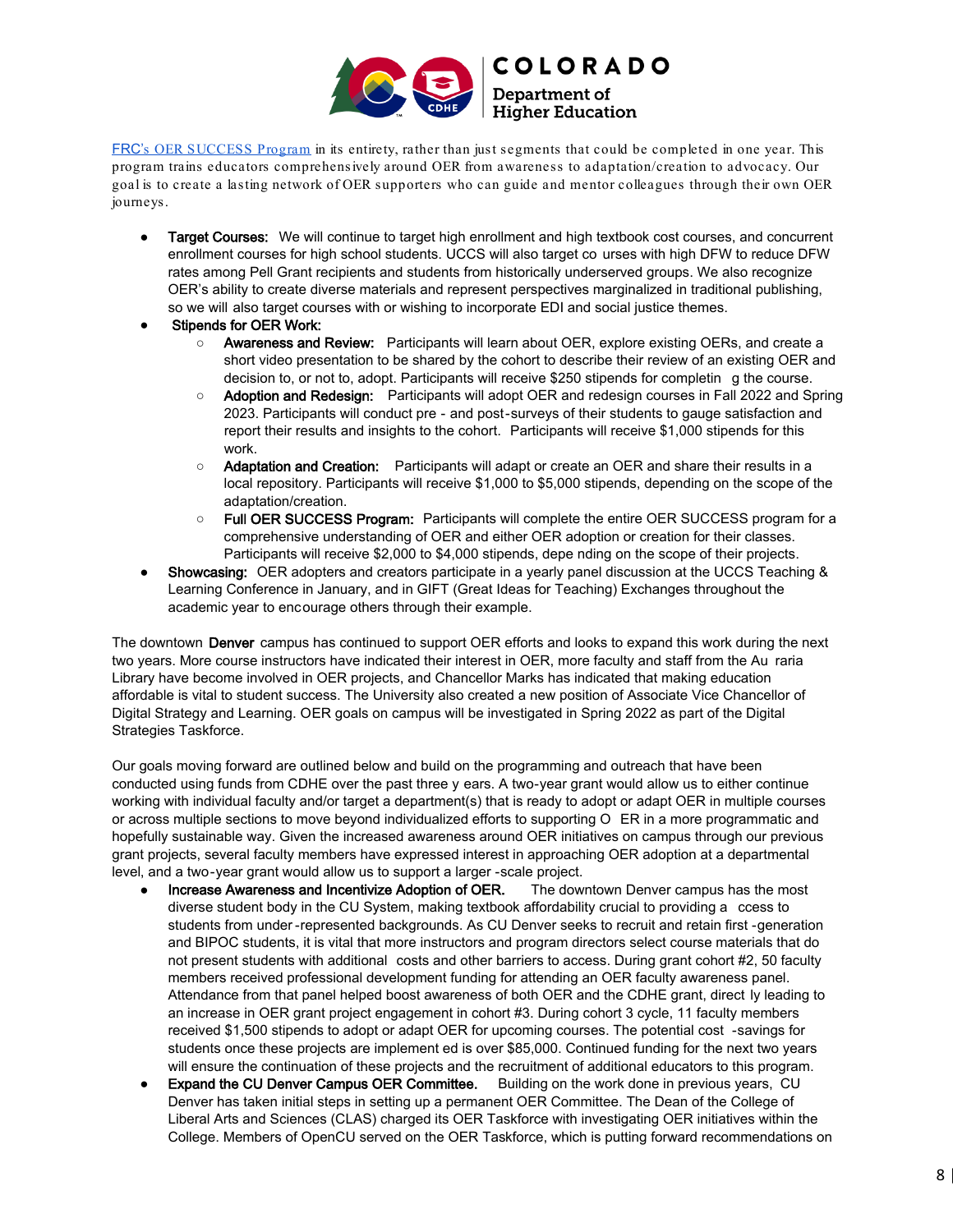

**COLORADO** Department of **Higher Education** 

converting the task force to a permanent committee. The OER Taskforce also surveyed CLAS faculty about current OER use. Initially, the committee will focus on increasing awareness and adoption of open materials and, eventually, on advocating for administrative support (especially new funding sources to replace CDHE support) for course releases by faculty creating OER and/or facilitating collaboration across Auraria Campus institutions. This group will also assist with the implementation of course marking for the campus.

**Engage in Professional Development and Strategic Hiring.** Auraria Library hired an Online Learning Program Lead Librarian to, in part, oversee the library's OER services, as well as provide t raining for faculty and staff from across campus. The Library is in the process of hiring an Online Teaching and Learning Librarian to further support OER work. These librarians will be attending conferences and other professional development to ensure ade quate knowledge of OER tools, resources, and trends in order to create a sustainable OER support program on campus. The Program Lead Librarian completed the Open Education Network's Certificate in OER Librarianship in 2021 and will complete the Creative Co mmons Certificate for Academic Librarians in 2022.

(iii) Campus Support Infrastructure - The continuation and expansion of Open CU activities is made possible by continued state funding as well as by a broad, coordinated support infrastructure. Each camp us contributes in -kind and grant-funded staffing in libraries, instructional design, accessibility, and IT roles. The Open CU team initiates relationships and work with faculty and student governance, faculty affairs units, and employee development in working toward a sustainability strategy for Open CU. Here are details about the support resources available on, in some cases fully funded by, each campus.

- The **Anschutz** OER Planning Committee provides OER support via a dedicated instructional designer and a dedicated librarian who coordinates and supports OER efforts on the campus and meets directly with faculty. The committee has created and maintains a first -of-its-kind health sciences [OER Guide t](https://library-cuanschutz.libguides.com/oer)hat helps faculty understand OER and CC licensing and where to locate high -quality material. Additionally, the library offers an OER class in its regular rotation of library class offerings. The Strauss Health Sciences Library has long provided expertise on copyright, including training courses for educators that now include topics on OER-type licensing.
- The Open CU Boulder team consists of three faculty librarians who serve as the University Libraries OER Leads, along with the Senior Associate Dean of Libraries. This team will implement, lead, and support all grant-funded activity, providing training, individual consultatio ns, and ongoing support to campus educators who adopt/adapt/create OER with the support of this grant. The Open CU Boulder team will also facilitate connections between these campus educators and campus experts including but not limited to instructional designers and our colleagues in the Bookstore, Center for Teaching and Learning, Office of Accessibility, and Office of Information Technology. The Open CU Boulder team also maintains resource guides with a focus on [OER,](https://libguides.colorado.edu/oer) [Open Pedagogy,](https://libguides.colorado.edu/openped) and [Creative Commons licenses a](https://libguides.colorado.edu/cclicenses)nd a Canvas course that provides additional education and guidance to educ ators adapting/creating OER.
- The Colorado Springs campus provides OER support through the staff of the Faculty Resource Center, including a dedicated instructional designer, accessibility consultant, and graduate student in the Center, an OER expert in the Kraemer Family Library, which also hosts its [OER LibGuide,](http://libguides.uccs.edu/oer) an OER resource in the bookstore, and a dedicated assistive technology specialist. The Office of Online and Academic Outreach, the Office of Information Technology, and the Compass Curriculum (UCCS's general education curriculum) also collaborate in supporting OER. This campus -wide team ensures that faculty are supported in every stage of the OER adoption and creation process and increases the commun ication and collaboration on campus, enabling easier sharing and reuse of created resources across multiple courses and sections.
- At the Denver campus, the Center for Excellence in Teaching continues to support OER initiatives. The newly hired Associate Vice Chancellor of Digital Strategy and Learning has pledged support for OER and open education initiatives and plans to incorporate OER as part o f a needs investigation by the Digital Strategies Taskforce. The Auraria Library OER Lead is also supported by Library administration and additional library faculty. The Library maintains an [OER Guide](https://guides.auraria.edu/textbookalternatives/home) with plans to update the content as a permanent part of the Library's website. The newly formed College of Liberal Arts and Sciences OER Taskforce provides support around faculty perceptions or OER, as well as facilitating conversations wi th the Registrar and CLAS Curriculum Coordinator to assist with the implementation of course markings for campus. CU Denver's ThinqStudio has been a creative leader and supportive partner in OER professional development. Our continued improvement makes it possible to bring together leaders from ac ross academic and support units to offer the opportunity to identify opportunities for OER creation, adaptation, and adoption will maximize value through use across courses or in courses that have multiple sections .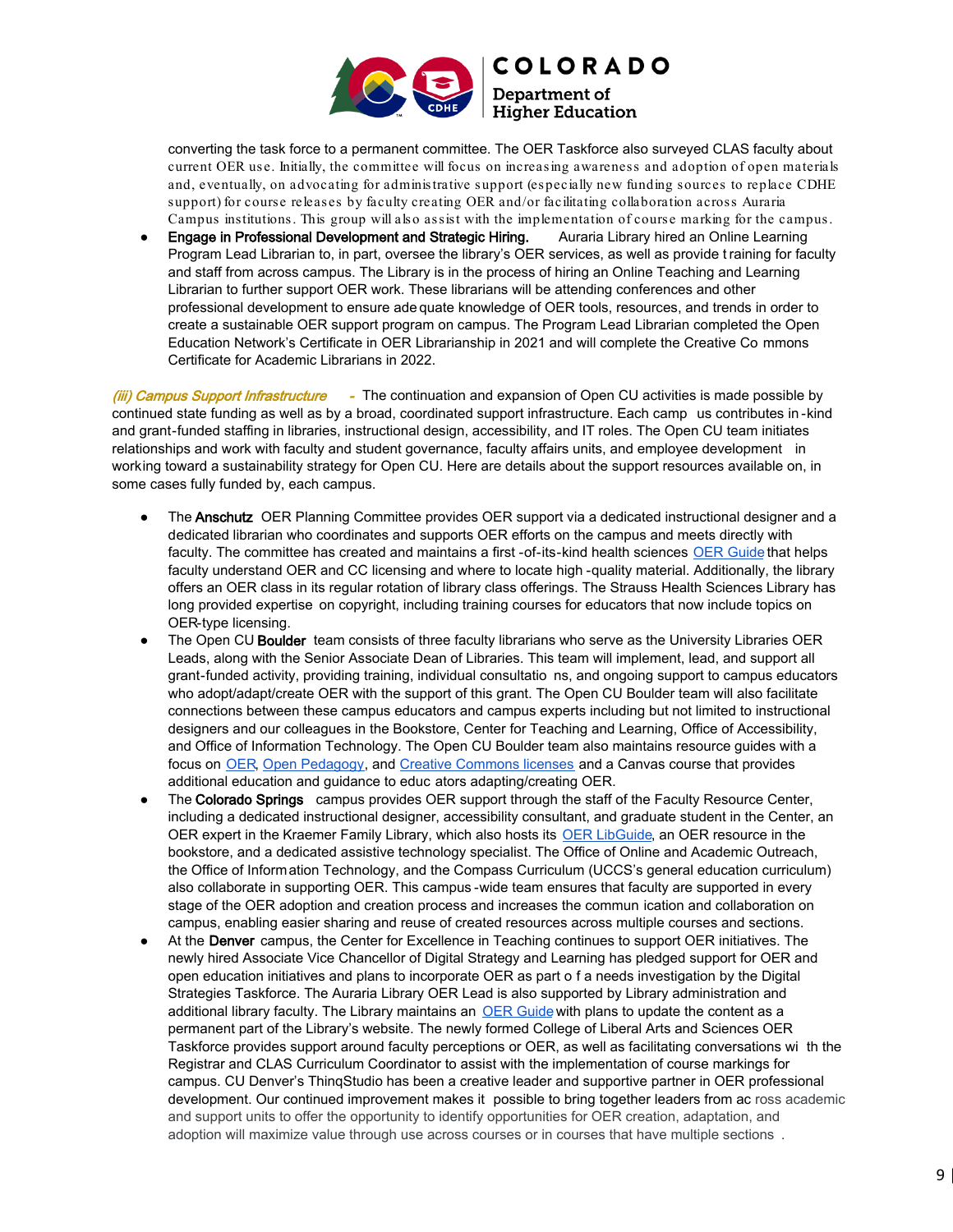

● The System Office of Academic Affairs (OAA) will continue to provide dedicated staff for communication, coordination, and strategic planning support and a \$5,000 budget. This amount will go toward individual awards to CU faculty and staff, the vendor lic ense for OER badging, and honoraria for Statewide events.

(iv) Identifying Courses Using OER - The manner in which the courses that use open educational resources will be identified for students prior to the time of course registration, which may include identification in the schedule of classes.

The four campuses are working to meet the OER/low -cost materials course marking requirements of HB18 -1331. Given unique campus circumstances, progress and method of achievement look different at each one, while assisting students in making course selection decisions remains the focus across the System. Accordingly, Anschutz is working with campus leadership to identify multiple avenues of labeling and marketing courses with OER content across its six professional s chools. CU Boulder courses that use low-cost (<\$20 total/student) course materials or OER will be identified in CU Boulder's [Class Search](https://classes.colorado.edu/) in time for the Spring 2022 semester (Fall 2021 courses are listed unde[r CU Courses](https://libguides.colorado.edu/oer/courses) on the [OER LibGuide\)](https://libguides.colorado.edu/oer). Context and direction for course instructors concerning requirements that support low -cost/OER course identification is provided at [Course Materials Compliance Frequently Asked Questions](https://www.cubookstore.com/t-course-materials-faqs.aspx) and directly to educators through communications issued jointly by the Office of the Registrar and CU Bookstore. The Colorado Springs campus lists courses using OER, free, and low-cost (tiers of \$20 or less, and \$30 or less) materials as well as courses that have no required materials on [a website.](https://open.uccs.edu/course-affordability) This website is maintained by the chair of the UCCS OER Council and the course materials cost data is provided by the UCCS bookstore. The re gistrar's office provides a link to this information on their [student resources website](https://registrar.uccs.edu/student-resources). The registrar's office is working to develop the infrastructure and workflow necessary to incorporate t his information directly into the course listings so that UCCS can continue to be in compliance with OER reporting guidelines by fall 2025. CU Denver provides a link to OER resources on the [Lynx Central](https://ucdenver.edu/student/registration-planning) website, and the Tivoli bookstore has an [OER search option.](https://tivolistation.bncollege.com/shop/ahec-ucdenver/page/find-oer) Courses in CLAS using OER have the option to input a class note tagging the course as using materials costing less than \$20. The registrar's office is working to develop the infrastructure and workflow necessary to incorporate this information directly into the course listings so that Denver can continue to be in compliance with OER reporting gu idelines by fall 2025.

(v) Discoverability of Locally -Created OER - As each campus' Open CU team encourages increased local adaptation and creation of OER, they will host their created OER resources on existing platforms at the local level as well as ensure that these resources are shared on national/international platforms to increase their discoverability and impact. Moreover, CU will promote their OER resources through encouraging the participation of their faculty in professional conferences to presen t their work. Examples of local repositories include:

- OER created on the **Anschutz Medical Campus** can be found on the [library's OER LibGuide](https://library-cuanschutz.libguides.com/oer/nursing) as well as in the library's institutional r epository [CU Anschutz Digital Collections](https://digitalcollections.cuanschutz.edu/) . Many of the creation projects can also be found in MERLOT.
- At Boulder, OER adapted/created with funding from the 2020 2021 and 2021–2022 grants are all openly licensed per the grant requirements and accessible in the [CU Scholar](https://scholar.colorado.edu/) institutional repository's [CU Boulder](https://scholar.colorado.edu/collections/qf85nc31p)  [Open Educational Resources collection](https://scholar.colorado.edu/collections/qf85nc31p) . Future grant-funded project participants will also be required to openly license and submit their adapted/created OER to this collection. The [OER Tracker](https://libguides.colorado.edu/oer/tracker) on the OER [LibGuide f](https://libguides.colorado.edu/oer)acilitates voluntary educator reporting of OER use that the OER Leads may use to identify additional, locally -adapted/created OER that could be added to the [CU Boulder Open Educational](https://scholar.colorado.edu/collections/qf85nc31p)  [Resources collection.](https://scholar.colorado.edu/collections/qf85nc31p) The OER Leads can also identify additional, locally-adapted or created OER through their leadership of and review of nominations for the annual University Libraries/Student Government Open [Educator Award](https://libguides.colorado.edu/c.php?g=907029&p=6531043) that identifies and celebrates OER use/creation by campus educators.
- Colorado Springs makes OER available in their university repository, [UCCS Digital Collections.](https://archives.mountainscholar.org/digital/collection/p17393coll22/custom/uccs)
- At CU Denver OER is available in th[e Library's repository](https://digital.auraria.edu/), as well as in catalog records showing open textbooks.

Additionally, CU will work with OER creators to share their materials through platforms such as Merlot, Pressbooks, and OER commons open author.

(vi) Evaluation - All campuses across the CU System will continue to collect from campus educators who adapt/create OER with grant support standard data points describing anticipated and actual use of the OER, including the specific courses and numbers of students positive ly impacted, course -materials cost savings to these students, and educator reflection on their OER adaptation/creation experiences, student success or satisfaction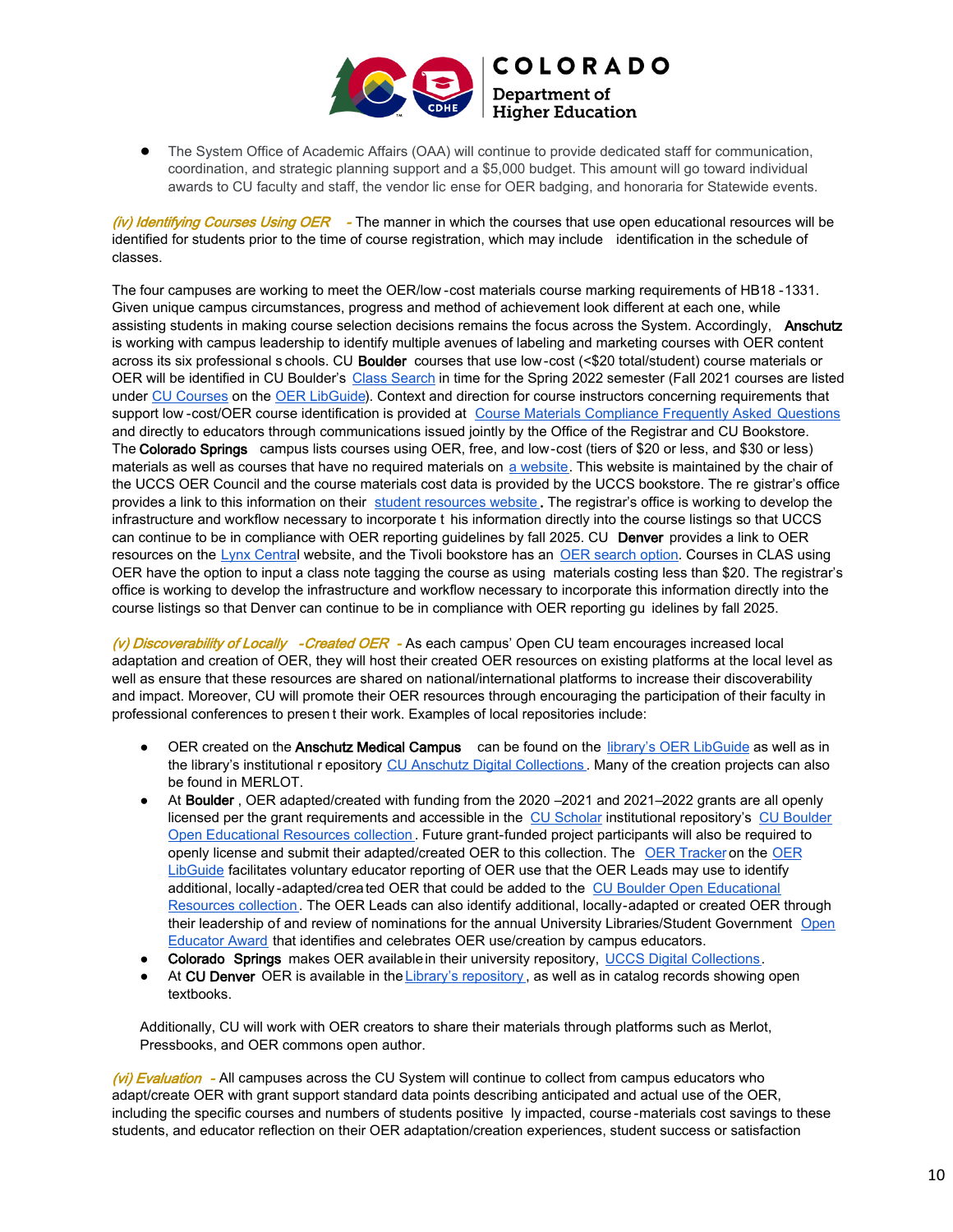

with the OER, and the potential for the adapted/created OER to positively impact educators a nd students beyond CU. The Open CU initiative is considering aligning its evaluation plan with data standards currently in development and anticipated to be released by the national DOERS3 [\(Driving OER Sustainability for Student Success\)](https://www.doers3.org/projects.html) in spring 2022.

(vii) Continuing and Sustaining Open Aligns with CU and Colorado Strategy - Members of the Open CU team and campus partners are committed to continuing advocacy and educational initiatives beyond the li fespan of these grant cycles. However, broad, long -term sustainability will be dependent upon our collective ability to integrate principles of open education into the academic culture on each campus. We will achieve this through team members' relationship s and work with faculty and student governance, faculty affairs units, employee development, and redoubling efforts to keep Open CU successes and the growing research on positive OER impact on the radar of campus and System leadership, as well as IT and on line education support units. We will strive to keep our OER Ambassadors and veterans engaged and promulgating the benefits of OER adoption. Finally, we advocated for OER activities to be considered in the reappointment, promotion, and tenure criteria by h osting Amanda Coolidge's workshop on the topic at the statewide COLTT conference, and suggesting the consideration to the Regent's University Affairs Committee as well as Faculty Council. We will encourage deans and department chairs to provide recognition and release time for faculty to pursue OER evaluation, adoption, and/or creation while Open CU members educate faculty about representing their OER work in promotion and tenure dossiers, and continue to monitor the successes of this representation.

The dozen collaborators on this proposal are ready to realize the promise of OER to achieve student cost savings, improve learning experiences and grades, and provide more inclusive learning materials representing a diversity of perspectives for students, espe cially Pell Grant recipients and students from historically underserved groups. Working together, CU's four campuses —serving 15% of Pell Grant recipients in the state —are poised to have a positive and prominent impact on equity across Colorado. Open CU is working to level the academic playing field in course settings by providing all students with access to course materials on the first day of class. As experiences through the pandemic demonstrated, there are significant barriers to equitable access to educ ation making the work of open education all the more meaningful and urgent.

Educator engagement remains at the core; students remain the beneficiaries. The Open CU committee will continue to expand activities in response to the unprecedented challenges and progress of 2020-21 and prioritize projects with DEI and social justice themes and outcomes, augmenting accessibility and DEI components of faculty training, and giving preference to projects that use OER to improve teaching in relation to the impacts of COVID-19.

This fourth iteration of the successful Open CU initiative optimizes the individual strengths and contributions of CU campuses by encouraging flexible, local problem solving and solutions, nurturing openness and sharing of solutions and resources. We look forward to securing the funding needed to continue to build on the energy that was cultivated in the conceptualization of the Open CU initiative.

(viii) Accessibility - Accessibility of all OER adopted or created materials is both mandated and supported by Open CU. Usability and accessibility consultants work closely with Open CU team members to ensure that OER are accessible and compliant with the Americans with Disabili ties Act of 1990, 42 U.S.C. sec. 12101 et seq. Educator participants will learn accessibility best practices in workshops and submit content for review by accessibility and/or universal design experts before adoption and during creation/adaptation. Each ca mpus has accessibility resources available as follows. Anschutz uses an in-house web application developer with accessibility expertise to provide support to faculty and will collaborate with Disability Resources & Services when possible. Boulder's accessibility resources include the Academic Technology Design Team (ATDT), which provides a [Universal Design for Learning](https://www.colorado.edu/assett/faculty-resources/services/udl) service, the Office of Institutional Equity and Compliance , the [Campus Digital Accessibility Group](https://www.colorado.edu/accessible-technology/campus-group) , and [Disability](https://www.colorado.edu/disabilityservices/)  [Services,](https://www.colorado.edu/disabilityservices/) which together provide leadership, guidance, and support. Colorado Springs has both its Disability Services office and an Assistive Technology Specialist to support accessibility in OER, the Faculty Resource Center's Teaching Online Program: Design with Accessibility in Mind badge and Universal Design for Inclusive Teaching badge, and the annual UCCS Teaching and Learning Conference, which provide accessibility workshops. Denver has accessibility and usability expertise available to educators through its Office of Information Technology.

(ix) Budget - Detailed budget plan describing utilization of grant funds (indirect cost recovery is not allowed):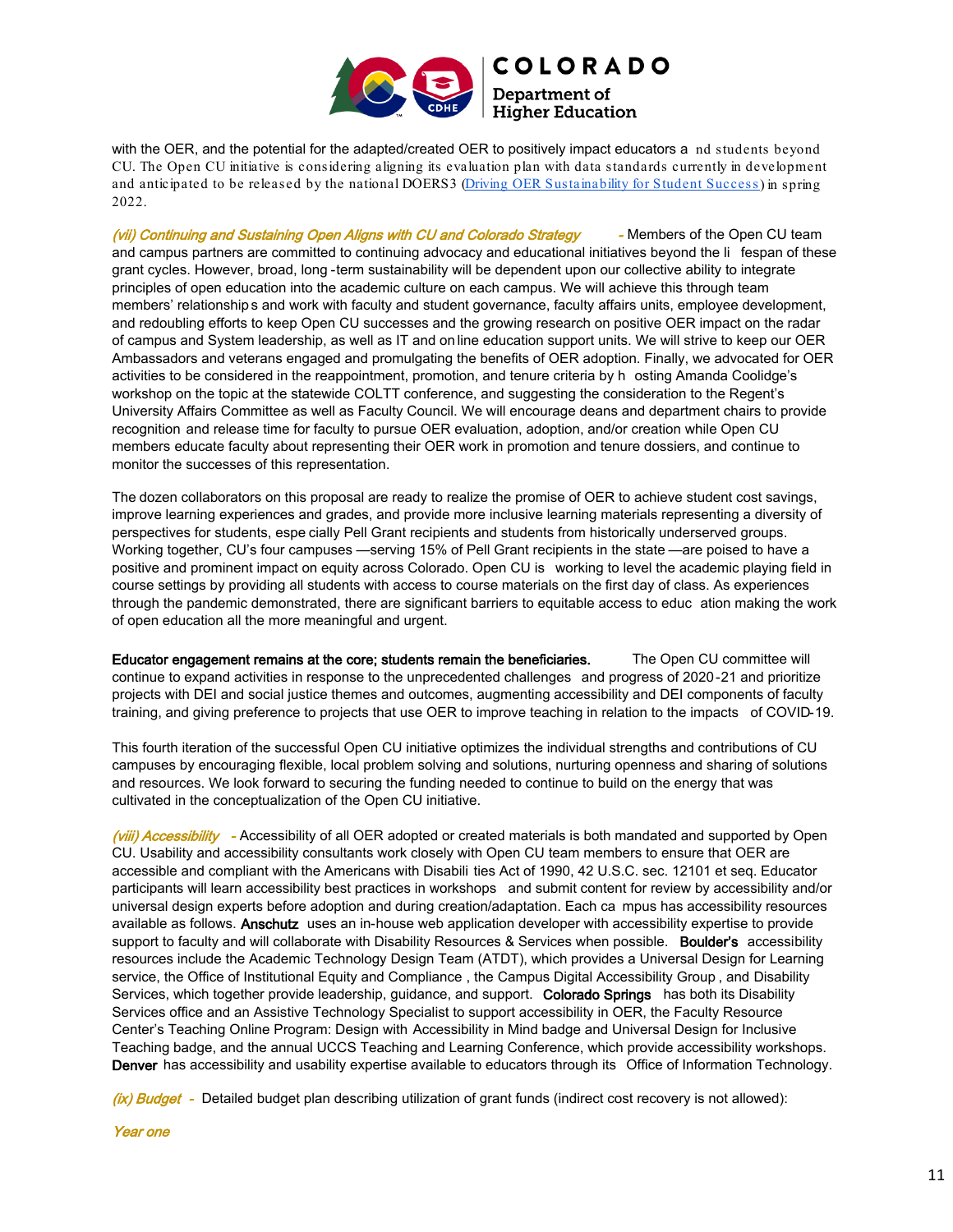

# **COLORADO**

**Department of<br>Higher Education** 

| <b>Description</b>                                                        | <b>Justification</b>                                                                                                                                                         | Cost       |                |               |             |          |  |  |
|---------------------------------------------------------------------------|------------------------------------------------------------------------------------------------------------------------------------------------------------------------------|------------|----------------|---------------|-------------|----------|--|--|
|                                                                           |                                                                                                                                                                              | <b>AMC</b> | <b>Boulder</b> | <b>Denver</b> | <b>UCCS</b> | Total    |  |  |
| Educator<br>stipends                                                      | Incentives for educators to participate in<br>evaluation, adoption, adaptation, and<br>creation activities.                                                                  | \$15,500   | \$18,750       | \$17,250      | \$18,750    | \$70,250 |  |  |
| Workshop<br>and event<br>costs                                            | Workshop related costs and honoraria for<br>invited speakers.                                                                                                                | \$250      |                | \$500         |             | \$750    |  |  |
| Support staff<br>wages and<br>conferences/<br>professional<br>development | Accessibility support, instructional design,<br>library graduate student with OER<br>specialization; conference registration and<br>professional development as appropriate. | \$3000     |                | \$1000        |             | \$4000   |  |  |
| <b>TOTAL</b>                                                              |                                                                                                                                                                              | \$18,750   | \$18,750       | \$18,750      | \$18,750    | \$75,000 |  |  |

#### Year two

| <b>Description</b>                                                        | <b>Justification</b>                                                                                                                                                         | Cost       |                |               |             |              |  |
|---------------------------------------------------------------------------|------------------------------------------------------------------------------------------------------------------------------------------------------------------------------|------------|----------------|---------------|-------------|--------------|--|
|                                                                           |                                                                                                                                                                              | <b>AMC</b> | <b>Boulder</b> | <b>Denver</b> | <b>UCCS</b> | <b>Total</b> |  |
| Educator<br>stipends                                                      | Incentives for educators to participate in<br>evaluation, adoption, adaptation, and<br>creation activities.                                                                  | \$15,500   | \$18,750       | \$17,250      | \$18,750    | \$70,250     |  |
| Workshop<br>and event<br>costs                                            | Workshop related costs and honoraria for<br>invited speakers.                                                                                                                | \$250      |                | \$500         |             | \$750        |  |
| Support staff<br>wages and<br>conferences/<br>professional<br>development | Accessibility support, instructional design,<br>library graduate student with OER<br>specialization; conference registration and<br>professional development as appropriate. | \$3000     |                | \$1,000       |             | \$4000       |  |
| <b>TOTAL</b>                                                              |                                                                                                                                                                              | \$18,750   | \$18,750       | \$18,750      | \$18,750    | \$75,000     |  |

To optimize the use of CDHE grant funds, campus spending has been calculated individually and represented as such in the budget table. By meeting the specific needs of each campus, this approach keeps Open CU working stronger together toward the goals of t his proposal. The consistency across the Open CU cohort 1, 2, and 3 budgets make it possible to project a two -year budget for 2022-24 with confidence in its accuracy and effectiveness. Requesting identical funding for years 1 and 2 of the next cycle repres ents a trend across the campuses to increase educator stipends and decrease workshop funding. While due in part to the pandemic, the increase in educator stipends is based on the measurable impact of direct educator support.